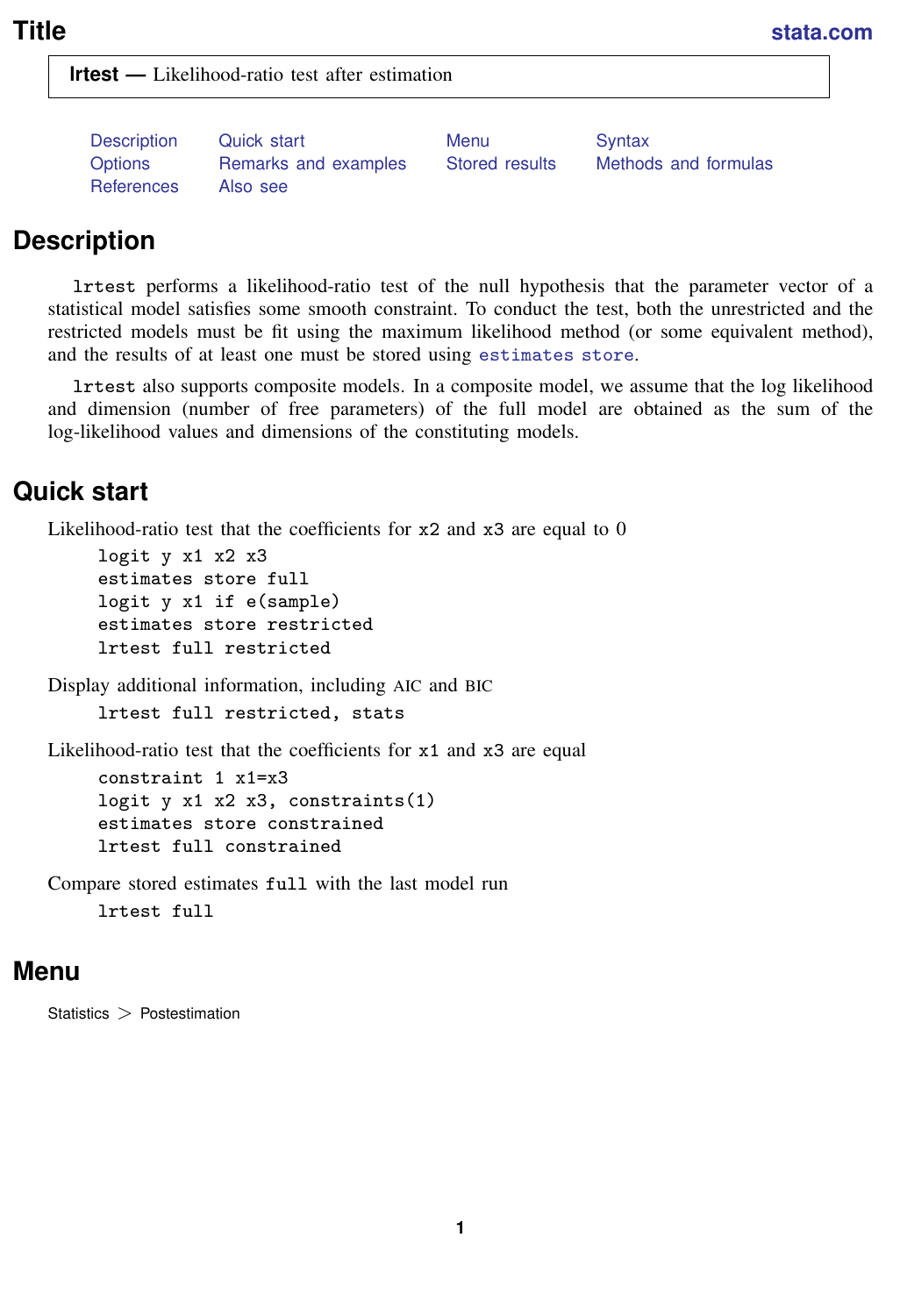## <span id="page-1-0"></span>**Syntax**

 $\mathtt{lrtest}\text{ }modelspec_1\text{ }[\text{ }modelspec_2\text{ }]\text{ }[\text{ },\text{ options}]\text{ }$ 

*modelspec*<sub>1</sub> and *modelspec*<sub>2</sub> specify the restricted and unrestricted model in any order. *modelspec*# is

*name* | . | (*namelist*)

*name* is the name under which estimation results were stored using estimates store (see [R] [estimates store](https://www.stata.com/manuals/restimatesstore.pdf#restimatesstore)), and "." refers to the last estimation results, whether or not these were already stored. If  $modelspec_2$  is not specified, the last estimation result is used; this is equivalent to specifying *modelspec*<sup>2</sup> as ".".

If *namelist* is specified for a composite model,  $modelspec_1$  and  $modelspec_2$  cannot have names in common; for example, lrtest (A B C) (C D E) is not allowed because both model specifications include C.

| options  | Description                                                        |
|----------|--------------------------------------------------------------------|
| stats    | display statistical information about the two models               |
| dir      | display descriptive information about the two models               |
| $df(\#)$ | override the automatic degrees-of-freedom calculation; seldom used |
| force    | force testing even when apparently invalid                         |

<span id="page-1-1"></span>collect is allowed; see [U[\] 11.1.10 Prefix commands](https://www.stata.com/manuals/u11.pdf#u11.1.10Prefixcommands).

# **Options**

- stats displays statistical information about the unrestricted and restricted models, including the information indices of Akaike and Schwarz.
- dir displays descriptive information about the unrestricted and restricted models; see estimates dir in [R] [estimates store](https://www.stata.com/manuals/restimatesstore.pdf#restimatesstore).
- df(*#*) is seldom specified; it overrides the automatic degrees-of-freedom calculation.

force forces the likelihood-ratio test calculations to take place in situations where lrtest would normally refuse to do so and issue an error. Such situations arise when one or more assumptions of the test are violated, for example, if the models were fit with vce(robust), vce(cluster *clustvar*), or pweights; when the dependent variables in the two models differ; when the null log likelihoods differ; when the samples differ; or when the estimation commands differ. If you use the force option, there is no guarantee as to the validity or interpretability of the resulting test.

## <span id="page-1-2"></span>**Remarks and examples [stata.com](http://stata.com)**

The standard way to use lrtest is to do the following:

- 1. Fit either the restricted model or the unrestricted model by using one of Stata's estimation commands and then store the results using estimates store *name*.
- 2. Fit the alternative model (the unrestricted or restricted model) and then type 'lrtest *name* .'. lrtest determines for itself which of the two models is the restricted model by comparing the degrees of freedom.

Often, you may want to store the alternative model with estimates store  $name_2$ , for instance, if you plan additional tests against models yet to be fit. The likelihood-ratio test is then obtained as lrtest *name* name<sub>2</sub>.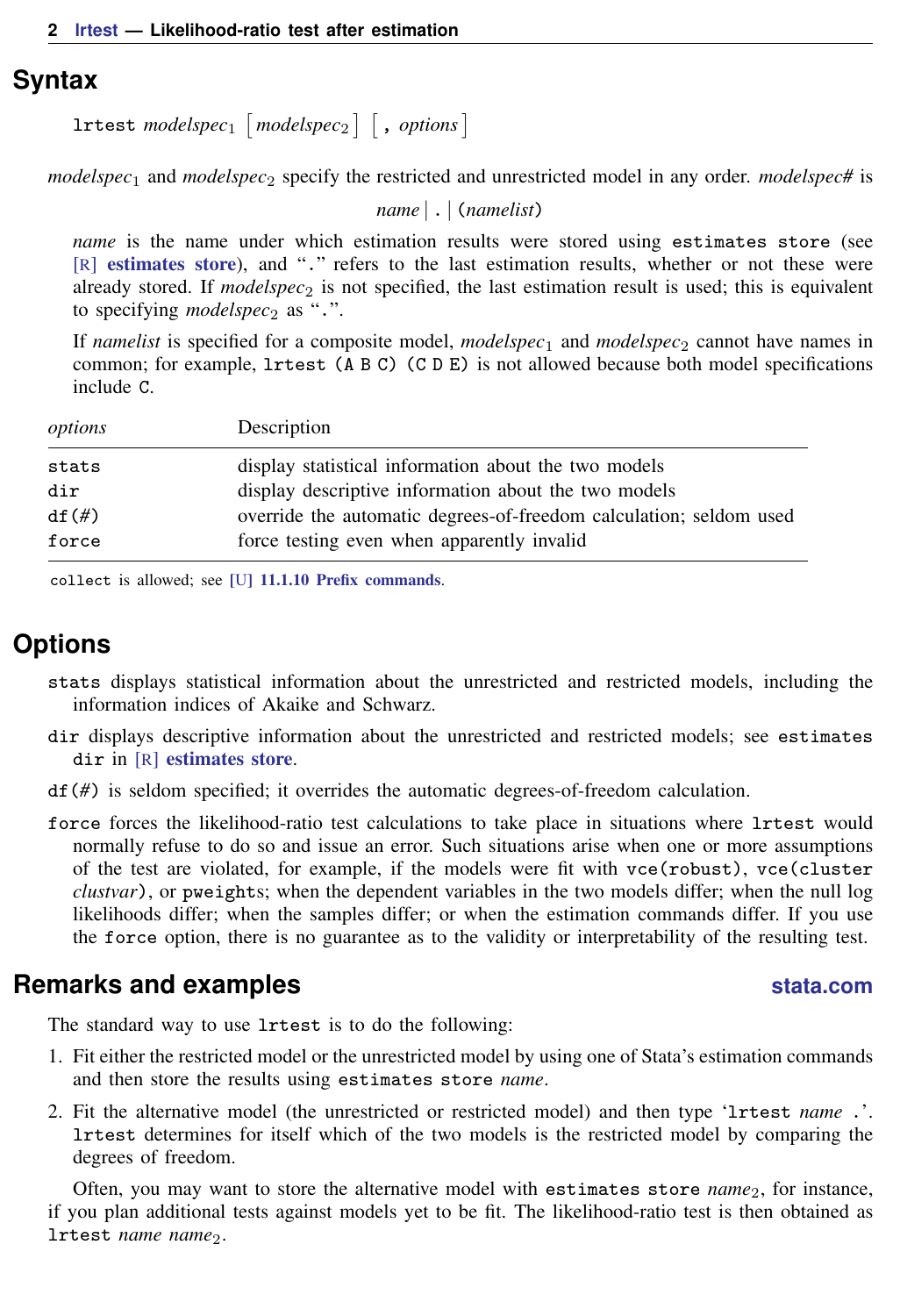Remarks are presented under the following headings:

[Nested models](#page-2-0) [Composite models](#page-6-0)

#### <span id="page-2-0"></span>**Nested models**

lrtest may be used with any estimation command that reports a log likelihood, including heckman, logit, poisson, stcox, and streg. You must check that one of the model specifications implies a statistical model that is nested within the model implied by the other specification. Usually, this means that both models are fit with the same estimation command (for example, both are fit by logit, with the same dependent variables) and that the set of covariates of one model is a subset of the covariates of the other model. Second, lrtest is valid only for models that are fit by maximum likelihood or by some equivalent method, so it does not apply to models that were fit with probability weights or clusters. Specifying the  $vec(robust)$  option similarly would indicate that you are worried about the valid specification of the model, so you would not use lrtest. Third, lrtest assumes that under the null hypothesis, the test statistic is (approximately) distributed as  $\chi^2$ . This assumption is not true for likelihood-ratio tests of "boundary conditions", such as tests for the presence of overdispersion or random effects ([Gutierrez, Carter, and Drukker](#page-10-2) [2001\)](#page-10-2).

#### <span id="page-2-2"></span>Example 1

<span id="page-2-1"></span>We have data on infants born with low birthweights along with the characteristics of the mother [\(Hosmer, Lemeshow, and Sturdivant](#page-10-3) [2013](#page-10-3); see also [R] [logistic](https://www.stata.com/manuals/rlogistic.pdf#rlogistic)). We fit the following model:

. use https://www.stata-press.com/data/r17/lbw (Hosmer & Lemeshow data) . logistic low age lwt i.race smoke ptl ht ui Logistic regression Number of obs = 189

| LOGIS CIC ICAICSSION<br>Log likelihood = $-100.724$ |            |           |              |        | 19.11111.734<br>טשט ביט<br>$LR$ chi $2(8)$<br>Prob > chi2<br>Pseudo R2 | ∸∽<br>33.22<br>$=$<br>$= 0.0001$<br>$= 0.1416$ |
|-----------------------------------------------------|------------|-----------|--------------|--------|------------------------------------------------------------------------|------------------------------------------------|
| low                                                 | Odds ratio | Std. err. | $\mathbf{z}$ | P >  z |                                                                        | [95% conf. interval]                           |
| age                                                 | .9732636   | .0354759  | $-0.74$      | 0.457  | .9061578                                                               | 1.045339                                       |
| lwt                                                 | .9849634   | .0068217  | $-2.19$      | 0.029  | .9716834                                                               | .9984249                                       |
| race                                                |            |           |              |        |                                                                        |                                                |
| Black                                               | 3.534767   | 1.860737  | 2.40         | 0.016  | 1.259736                                                               | 9.918406                                       |
| Other                                               | 2.368079   | 1.039949  | 1.96         | 0.050  | 1.001356                                                               | 5.600207                                       |
| smoke                                               | 2.517698   | 1.00916   | 2.30         | 0.021  | 1.147676                                                               | 5.523162                                       |
| ptl                                                 | 1.719161   | .5952579  | 1.56         | 0.118  | .8721455                                                               | 3.388787                                       |
| ht                                                  | 6.249602   | 4.322408  | 2.65         | 0.008  | 1.611152                                                               | 24.24199                                       |
| ui                                                  | 2.1351     | .9808153  | 1.65         | 0.099  | .8677528                                                               | 5.2534                                         |
| $\_cons$                                            | 1.586014   | 1.910496  | 0.38         | 0.702  | .1496092                                                               | 16.8134                                        |

Note: \_cons estimates baseline odds.

We now wish to test the constraint that the coefficients on age, lwt, ptl, and ht are all zero or, equivalently here, that the odds ratios are all 1. One solution is to type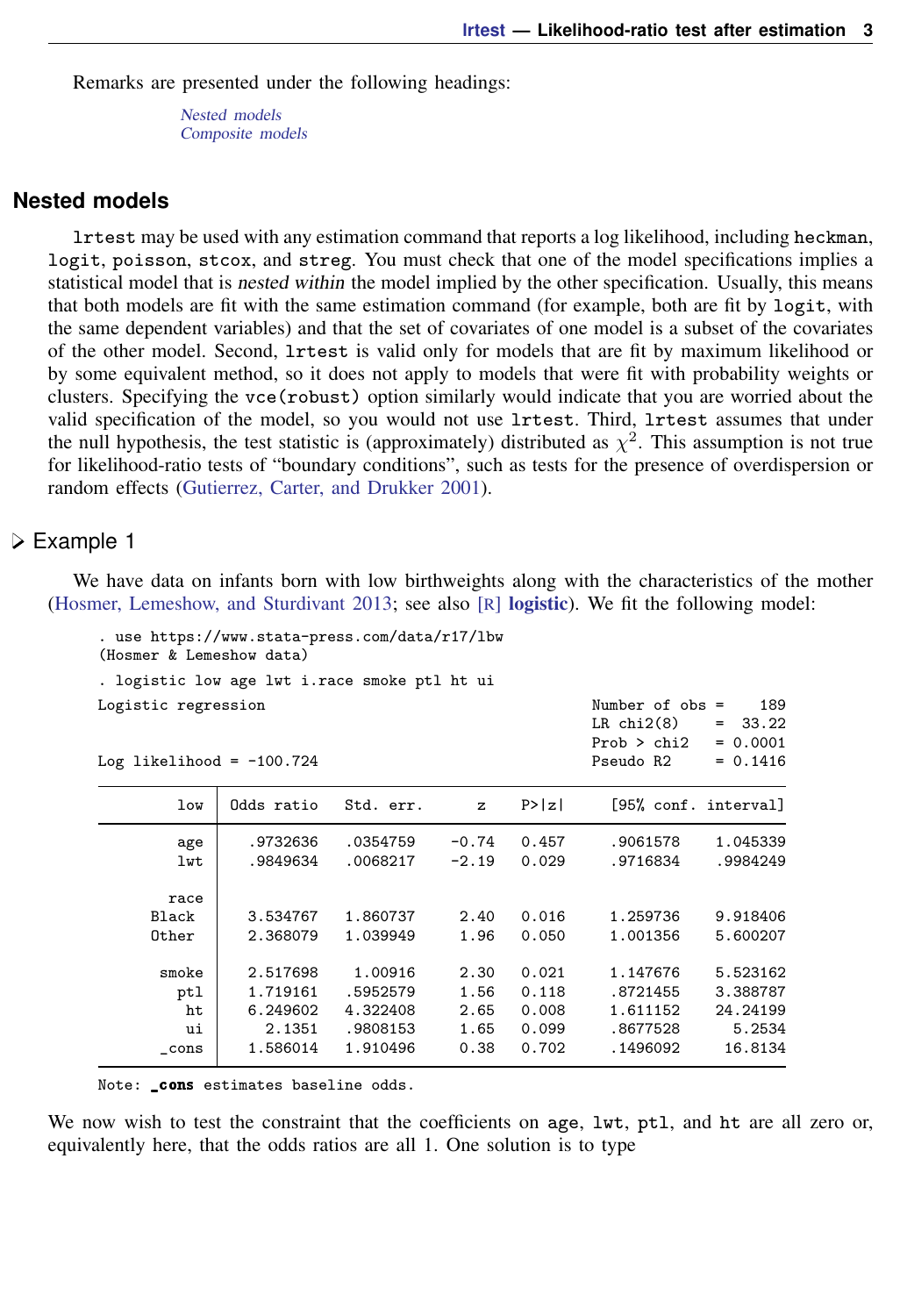```
. test age lwt ptl ht
(1) [low]age = 0
( 2) [low] lwt = 0
 (3) [low]<sup>pt1 = 0</sup>
 (4) [low]ht = 0
             chi2( 4) = 12.38<br>
cob > chi2 = 0.0147
          Prob > chi2 =
```
This test is based on the inverse of the information matrix and is therefore based on a quadratic approximation to the likelihood function; see  $[R]$  [test](https://www.stata.com/manuals/rtest.pdf#rtest). A more precise test would be to refit the model, applying the proposed constraints, and then calculate the likelihood-ratio test.

We first save the current model:

. estimates store full

We then fit the constrained model, which here is the model omitting age, lwt, ptl, and ht:

| . logistic low i.race smoke ui                       |                                  |                                  |                         |                         |                                                                  |                                                 |
|------------------------------------------------------|----------------------------------|----------------------------------|-------------------------|-------------------------|------------------------------------------------------------------|-------------------------------------------------|
| Logistic regression<br>Log likelihood = $-107.93404$ |                                  |                                  |                         |                         | Number of $obs =$<br>$LR$ chi $2(4)$<br>Prob > chi2<br>Pseudo R2 | 189<br>18.80<br>$=$<br>$= 0.0009$<br>$= 0.0801$ |
| 1 <sub>ov</sub>                                      | Odds ratio                       | Std. err.                        | $\mathbf{z}$            | P >  z                  | [95% conf. interval]                                             |                                                 |
| race<br>Black<br>Other                               | 3.052746<br>2.922593             | 1.498087<br>1.189229             | 2.27<br>2.64            | 0.023<br>0.008          | 1.166747<br>1.316457                                             | 7.987382<br>6.488285                            |
| smoke<br>ui<br>cons                                  | 2.945742<br>2.419131<br>.1402209 | 1.101838<br>1.047359<br>.0512295 | 2.89<br>2.04<br>$-5.38$ | 0.004<br>0.041<br>0.000 | 1.415167<br>1.035459<br>.0685216                                 | 6.131715<br>5.651788<br>.2869447                |

Note: \_cons estimates baseline odds.

That done, lrtest compares this model with the model we previously stored:

. lrtest full . Likelihood-ratio test Assumption: . nested within full LR  $chi2(4) = 14.42$  $Prob > chi2 = 0.0061$ 

Let's compare results. test reported that age,  $1wt$ , ptl, and ht were jointly significant at the  $1.5\%$ level; lrtest reports that they are significant at the 0.6% level. Given the quadratic approximation made by test, we could argue that lrtest's results are more accurate.

lrtest explicates the assumption that, from a comparison of the degrees of freedom, it has assessed that the last fit model (.) is nested within the model stored as full. In other words, full is the unconstrained model and . is the constrained model.

The names in "(Assumption: . nested in full)" are actually links. Click on a name, and the results for that model are replayed.

◁

Aside: The nestreg command provides a simple syntax for performing likelihood-ratio tests for nested model specifications; see  $[R]$  [nestreg](https://www.stata.com/manuals/rnestreg.pdf#rnestreg). In the [previous example,](#page-2-1) we fit a full logistic model, used estimates store to store the full model, fit a constrained logistic model, and used lrtest to report a likelihood-ratio test between two models. To do this with one call to nestreg, use the lrtable option.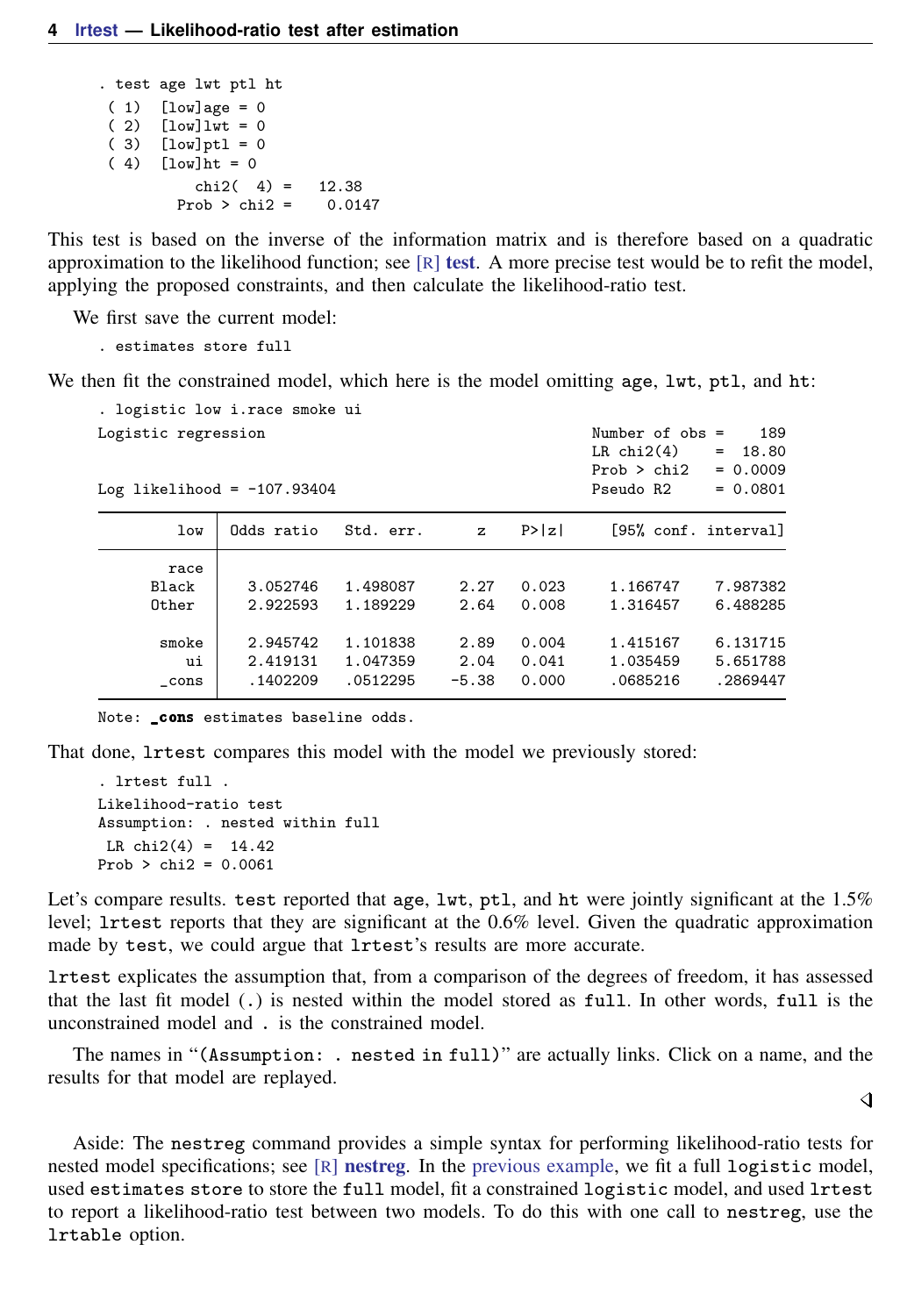#### □ Technical note

lrtest determines the degrees of freedom of a model as the rank of the (co)variance matrix e(V). There are two issues here. First, the numerical determination of the rank of a matrix is a subtle problem that can, for instance, be affected by the scaling of the variables in the model. The rank of a matrix depends on the number of (independent) linear combinations of coefficients that sum exactly to zero. In the world of numerical mathematics, it is hard to tell whether a very small number is really nonzero or is a real zero that happens to be slightly off because of roundoff error from the finite precision with which computers make floating-point calculations. Whether a small number is being classified as one or the other, typically on the basis of a threshold, affects the determined degrees of freedom. Although Stata generally makes sensible choices, it is bound to make mistakes occasionally. The moral of this story is to make sure that the calculated degrees of freedom is as you expect before interpreting the results.

 $\Box$ 

### $\Box$  Technical note

A second issue involves regress and related commands such as anova. Mainly for historical reasons, regress does not treat the residual variance,  $\sigma^2$ , the same way that it treats the regression coefficients. Type estat vce after regress, and you will see the regression coefficients, not  $\hat{\sigma}^2$ .<br>Most estimation commands for models with ancillary parameters (for example streg and beckman) Most estimation commands for models with ancillary parameters (for example, streg and heckman) treat all parameters as equals. There is nothing technically wrong with regress here; we are usually focused on the regression coefficients, and their estimators are uncorrelated with  $\hat{\sigma}^2$ . But, formally,  $\sigma^2$  adds a degree of freedom to the model, which does not matter if you are comparing two regression  $\sigma^2$  adds a degree of freedom to the model, which does not matter if you are comparing two regression models by a likelihood-ratio test. This test depends on the difference in the degrees of freedom, and hence being "off by 1" in each does not matter. But, if you are comparing a regression model with a larger model—for example, a heteroskedastic regression model fit by arch—the automatic determination of the degrees of freedom is incorrect, and you must specify the df(*#*) option.

 $\Box$ 

#### **▷ Example 2**

Returning to the low-birthweight data in [example 1,](#page-2-2) we now wish to test that the coefficient on 2.race (black) is equal to that on 3.race (other). The base model is still stored under the name full, so we need only fit the constrained model and perform the test. With  $z$  as the index of the logit model, the base model is

$$
z = \beta_0 + \beta_1 \texttt{age} + \beta_2 \texttt{1wt} + \beta_3 \texttt{2} \cdot \texttt{race} + \beta_4 \texttt{3} \cdot \texttt{race} + \cdots
$$

If  $\beta_3 = \beta_4$ , this can be written as

$$
z = \beta_0 + \beta_1 \texttt{age} + \beta_2 \texttt{1wt} + \beta_3 (2\texttt{.race} + 3\texttt{.race}) + \cdots
$$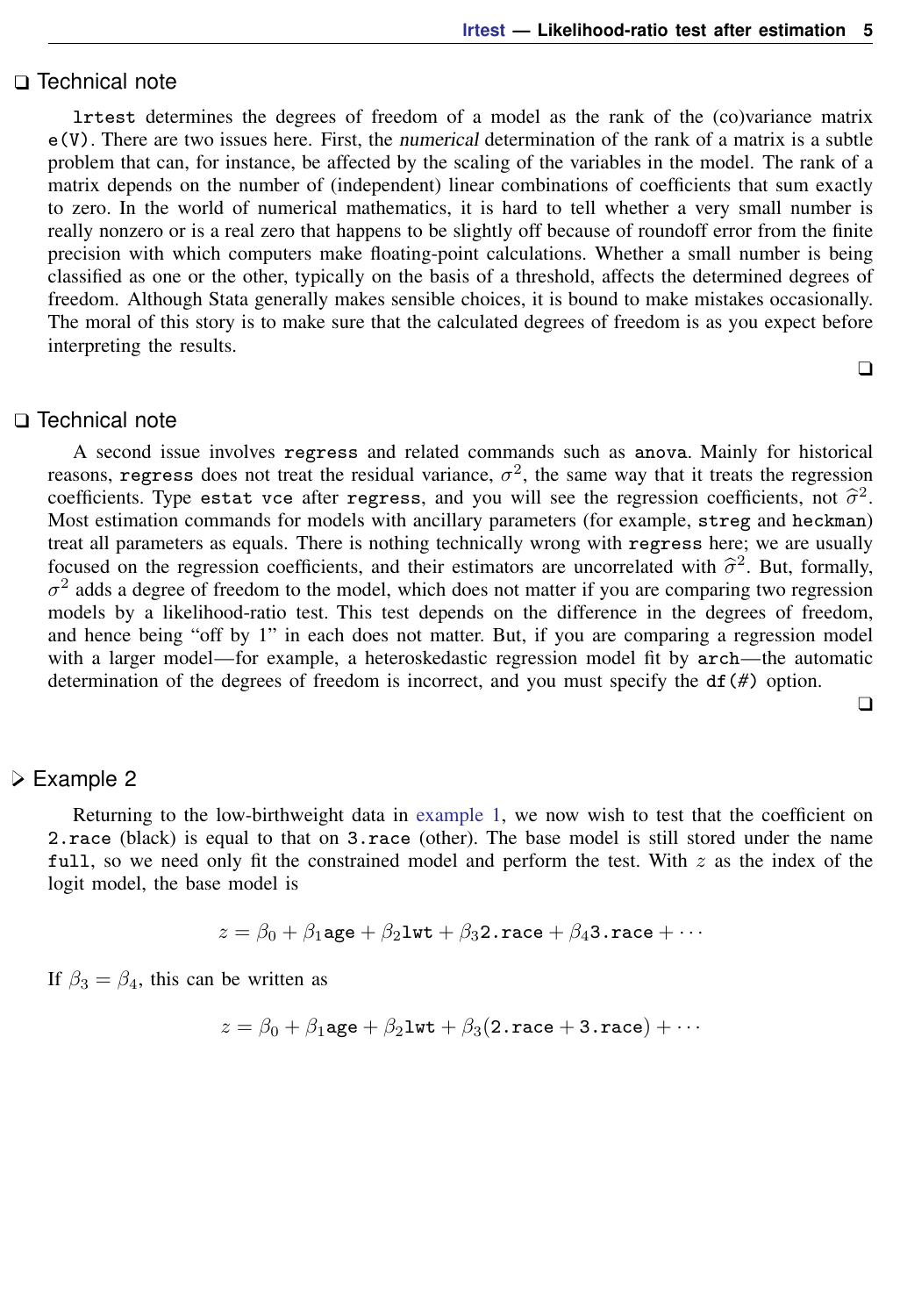We can fit the constrained model as follows:

. constraint 1 2.race = 3.race . logistic low age lwt i.race smoke ptl ht ui, constraints(1) Logistic regression and the Number of obs = 189 Wald chi2(7) =  $25.17$ <br>Prob > chi2 =  $0.0007$ Log likelihood =  $-100.9997$ ( 1) [low]2.race - [low]3.race = 0 low Odds ratio Std. err. z P>|z| [95% conf. interval] age .9716799 .0352638 -0.79 0.429 .9049649 1.043313 lwt .9864971 .0064627 -2.08 0.038 .9739114 .9992453 race Black 2.728186 1.080207 2.53 0.011 1.255586 5.927907 Other 2.728186 1.080207 2.53 0.011 1.255586 5.927907 smoke 2.664498 1.052379 2.48 0.013 1.228633 5.778414 ptl 1.709129 .5924776 1.55 0.122 .8663666 3.371691 ht 6.116391 4.215585 2.63 0.009 1.58425 23.61385 ui 2.09936 .9699702 1.61 0.108 .8487997 5.192407 \_cons 1.309371 1.527398 0.23 0.817 .1330839 12.8825

Note: \_cons estimates baseline odds.

Comparing this model with our original model, we obtain

. lrtest full . Likelihood-ratio test Assumption: . nested within full  $LR \chi (1) = 0.55$ Prob > chi2 = 0.4577

By comparison, typing test 2.race=3.race after fitting our base model results in a significance level of 0.4572. Alternatively, we can first store the restricted model, here using the name equal. Next, lrtest is invoked specifying the names of the restricted and unrestricted models (we do not care about the order). This time, we also add the option stats requesting a table of model statistics, including the model selection indices AIC and BIC.

```
. estimates store equal
. lrtest equal full, stats
Likelihood-ratio test
Assumption: equal nested within full
 LR \text{ chi}(1) = 0.55Prob > chi2 = 0.4577
Akaike's information criterion and Bayesian information criterion
```

| Model         | N          |          | 11(nu11) 11(model)      | df | AIC                   | BIC                  |
|---------------|------------|----------|-------------------------|----|-----------------------|----------------------|
| equal<br>full | 189<br>189 | -117.336 | $-100.9997$<br>-100.724 | q  | 8 217,9994<br>219,448 | 243.9334<br>248.6237 |

Note: BIC uses  $N =$  number of observations. See [R] BIC note.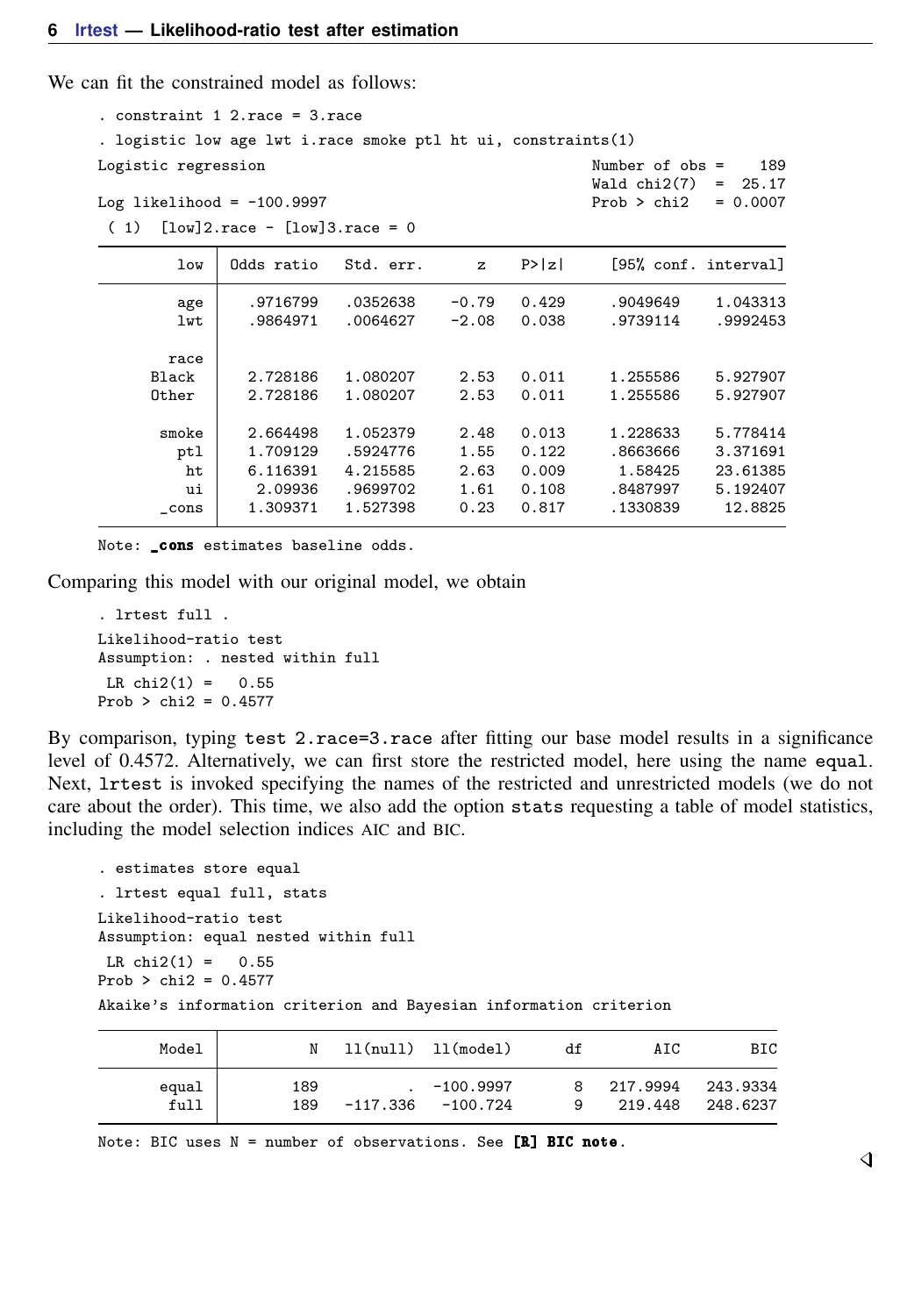#### <span id="page-6-0"></span>**Composite models**

lrtest supports composite models; that is, models that can be fit by fitting a series of simpler models or by fitting models on subsets of the data. Theoretically, a composite model is one in which the likelihood function,  $L(\theta)$ , of the parameter vector,  $\theta$ , can be written as the product

$$
L(\theta) = L_1(\theta_1) \times L_2(\theta_2) \times \cdots \times L_k(\theta_k)
$$

of likelihood terms with  $\theta = (\theta_1, \dots, \theta_k)$  a partitioning of the full parameter vector. In such a case, the full-model likelihood  $L(\theta)$  is maximized by maximizing the likelihood terms  $L_i(\theta_i)$  in turn. Obviously,  $log L(\hat{\theta}) = \sum_{j=1}^{k} log L_j(\hat{\theta}_j)$ . The degrees of freedom for the composite model is obtained as the sum of the degrees of freedom of the constituting models.

#### Example 3

As an example of the application of composite models, we consider a test of the hypothesis that the coefficients of a statistical model do not differ between different portions ("regimes") of the covariate space. Economists call a test for such a hypothesis a Chow test.

We continue the analysis of the data on children of low birthweight by using logistic regression modeling and study whether the regression coefficients are the same among the three races: white, black, and other. A likelihood-ratio Chow test can be obtained by fitting the logistic regression model for each of the races and then comparing the combined results with those of the model previously stored as full. Because the full model included dummies for the three races, this version of the Chow test allows the intercept of the logistic regression model to vary between the regimes (races).

```
. logistic low age lwt smoke ptl ht ui if 1.race, nolog
```

| Logistic regression<br>Log likelihood = $-45.927061$ |            |           |              | Number of $obs =$<br>$LR$ chi $2(6)$<br>Prob > chi2<br>Pseudo R2 | 96<br>13.86<br>$=$<br>$= 0.0312$<br>$= 0.1311$ |                      |
|------------------------------------------------------|------------|-----------|--------------|------------------------------------------------------------------|------------------------------------------------|----------------------|
| low                                                  | Odds ratio | Std. err. | $\mathbf{z}$ | P >  z                                                           |                                                | [95% conf. interval] |
| age                                                  | .9869674   | .0527757  | $-0.25$      | 0.806                                                            | .8887649                                       | 1.096021             |
| lwt                                                  | .9900874   | .0106101  | $-0.93$      | 0.353                                                            | .9695089                                       | 1.011103             |
| smoke                                                | 4.208697   | 2.680133  | 2.26         | 0.024                                                            | 1.20808                                        | 14.66222             |
| ptl                                                  | 1.592145   | .7474264  | 0.99         | 0.322                                                            | .6344379                                       | 3.995544             |
| ht                                                   | 2.900166   | 3.193537  | 0.97         | 0.334                                                            | .3350554                                       | 25.1032              |
| ui                                                   | 1.229523   | .9474768  | 0.27         | 0.789                                                            | .2715165                                       | 5.567715             |
| $\_cons$                                             | .4891008   | .993785   | $-0.35$      | 0.725                                                            | .0091175                                       | 26.23746             |

Note: \_cons estimates baseline odds.

. estimates store white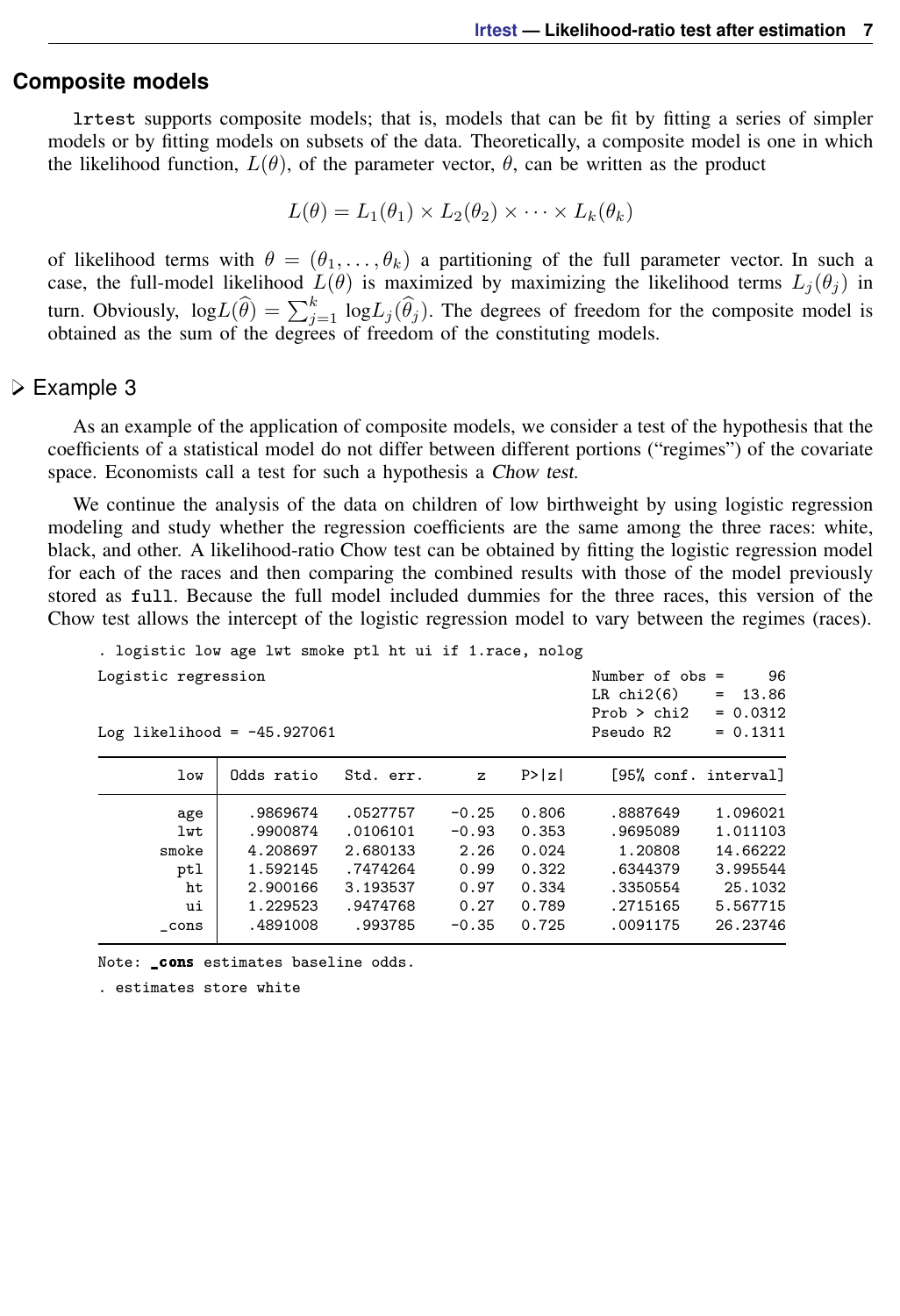| . logistic low age lwt smoke ptl ht ui if 2.race, nolog |            |           |         |        |                                                     |                                  |
|---------------------------------------------------------|------------|-----------|---------|--------|-----------------------------------------------------|----------------------------------|
| Logistic regression                                     |            |           |         |        | Number of $obs =$<br>$LR$ chi $2(6)$<br>Prob > chi2 | 26<br>10.12<br>$=$<br>$= 0.1198$ |
| Log likelihood = $-12.654157$                           |            |           |         |        | Pseudo R2                                           | $= 0.2856$                       |
| low                                                     | Odds ratio | Std. err. | z       | P >  z | [95% conf. interval]                                |                                  |
| age                                                     | .8735313   | .1377846  | $-0.86$ | 0.391  | .6412332                                            | 1.189983                         |
| lwt                                                     | .9747736   | .016689   | $-1.49$ | 0.136  | .9426065                                            | 1.008038                         |
| smoke                                                   | 16.50373   | 24.37044  | 1.90    | 0.058  | .9133647                                            | 298.2083                         |
| ptl                                                     | 4.866916   | 9.33151   | 0.83    | 0.409  | .1135573                                            | 208.5895                         |
| ht                                                      | 85.05605   | 214.6382  | 1.76    | 0.078  | .6049308                                            | 11959.27                         |
| ui                                                      | 67.61338   | 133.3313  | 2.14    | 0.033  | 1.417399                                            | 3225.322                         |
| $_{\rm -cons}$                                          | 48.7249    | 169.9216  | 1.11    | 0.265  | .0523961                                            | 45310.94                         |
| Note: cons estimates baseline odds.                     |            |           |         |        |                                                     |                                  |
| . estimates store black                                 |            |           |         |        |                                                     |                                  |
| . logistic low age lwt smoke ptl ht ui if 3.race, nolog |            |           |         |        |                                                     |                                  |
| Logistic regression                                     |            |           |         |        | Number of $obs =$                                   | 67                               |
|                                                         |            |           |         |        | $LR$ chi $2(6)$                                     | 14.06<br>$=$                     |
|                                                         |            |           |         |        | Prob > chi2                                         | $= 0.0289$                       |
| Log likelihood = $-37.228444$                           |            |           |         |        | Pseudo R2                                           | $= 0.1589$                       |
| low                                                     | Odds ratio | Std. err. | z       | P >  z | [95% conf. interval]                                |                                  |
| age                                                     | .9263905   | .0665386  | $-1.06$ | 0.287  | .8047407                                            | 1.06643                          |
| lwt                                                     | .9724499   | .015762   | $-1.72$ | 0.085  | .9420424                                            | 1.003839                         |
| smoke                                                   | .7979034   | .6340585  | $-0.28$ | 0.776  | .1680885                                            | 3.787586                         |
| ptl                                                     | 2.845675   | 1.777944  | 1.67    | 0.094  | .8363053                                            | 9.682908                         |
| ht                                                      | 7.767503   | 10.00537  | 1.59    | 0.112  | .6220764                                            | 96.98826                         |
| ui                                                      | 2.925006   | 2.046473  | 1.53    | 0.125  | .7423107                                            | 11.52571                         |
| cons                                                    | 49.09444   | 113.9165  | 1.68    | 0.093  | .5199275                                            | 4635.769                         |

Note: \_cons estimates baseline odds.

. estimates store other

We are now ready to perform the likelihood-ratio Chow test:

. lrtest (full) (white black other), stats Likelihood-ratio test Assumption: full nested within (white, black, other) LR  $chi2(12) = 9.83$  $Prob > chi2 = 0.6310$ Akaike's information criterion and Bayesian information criterion

| Model                           | N   |                                                                                                  | 11(nu11) 11(model) | df | AIC                                         | BIC                                          |
|---------------------------------|-----|--------------------------------------------------------------------------------------------------|--------------------|----|---------------------------------------------|----------------------------------------------|
| full<br>white<br>black<br>other | 189 | -117.336<br>$96 - 52.85752 - 45.92706$<br>$26 -17.71291 -12.65416$<br>$67 - 44.26039 - 37.22844$ | $-100.724$         | 9  | 219.448<br>105.8541<br>39.30831<br>88.45689 | 248.6237<br>123.8046<br>48.11499<br>103.8897 |

Note: BIC uses N = number of observations. See [R] BIC note.

We cannot reject the hypothesis that the logistic regression model applies to each of the races at any reasonable significance level. By specifying the stats option, we can verify the degrees of freedom of the test:  $12 = 7 + 7 + 7 - 9$ . We can obtain the same test by fitting an expanded model with interactions between all covariates and race.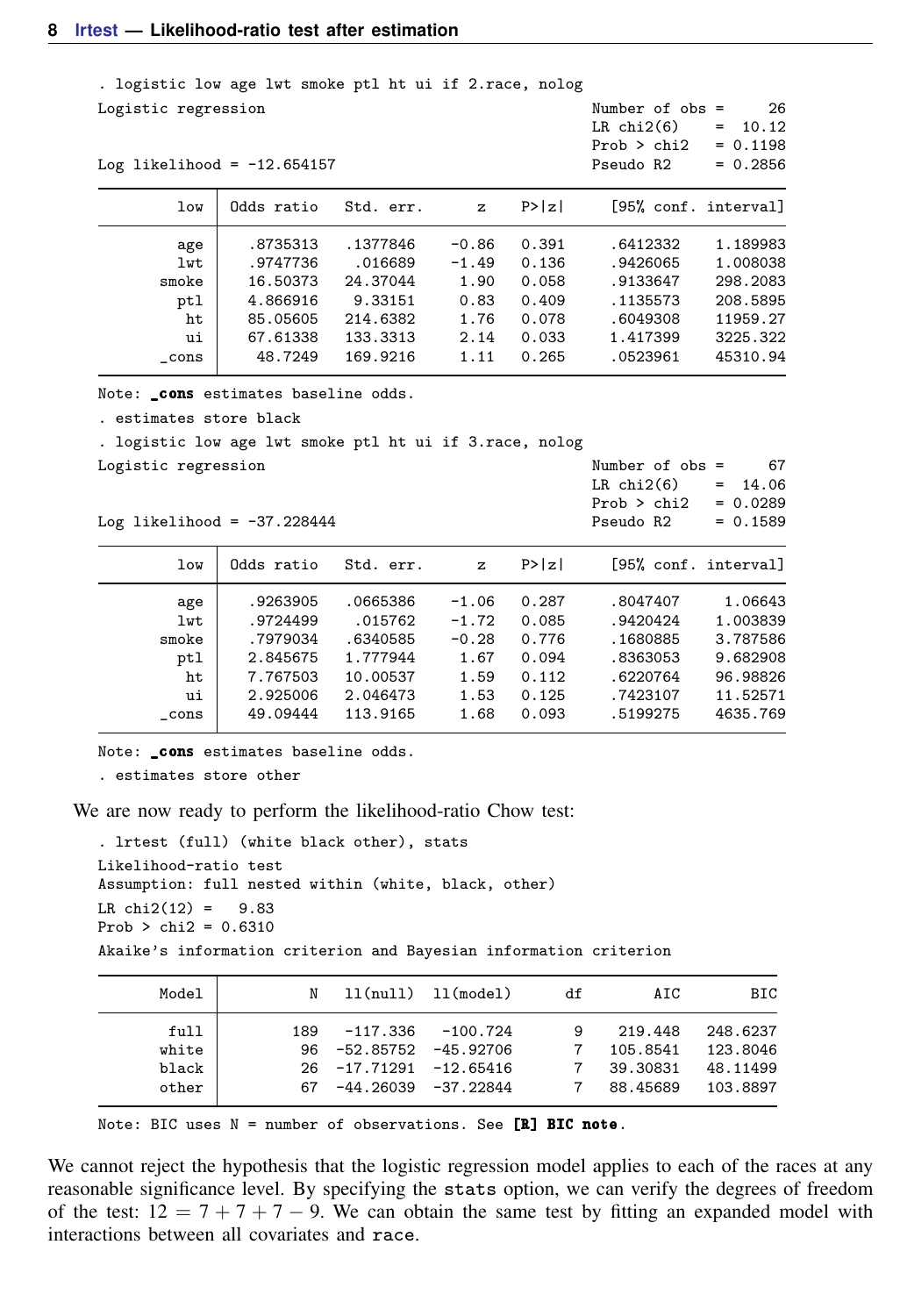. logistic low race##c.(age lwt smoke ptl ht ui) Logistic regression  $\mu$  Number of obs = 189<br>LR chi2(20) = 43.05 LR chi2(20) =  $43.05$ <br>Prob > chi2 = 0.0020 Prob > chi2 =  $0.0020$ <br>Pseudo R2 =  $0.1835$ Log likelihood =  $-95.809661$ low Odds ratio Std. err. z P>|z| [95% conf. interval] race<br>Black Black 99.62137 402.0829 1.14 0.254 .0365434 271578.9 Other 100.3769 309.586 1.49 0.135 .2378638 42358.38 age .9869674 .0527757 -0.25 0.806 .8887649 1.096021 lwt .9900874 .0106101 -0.93 0.353 .9695089 1.011103 smoke 4.208697 2.680133 2.26 0.024 1.20808 14.66222 ptl 1.592145 .7474264 0.99 0.322 .6344379 3.995544 ht 2.900166 3.193537 0.97 0.334 .3350554 25.1032 ui 1.229523 .9474768 0.27 0.789 .2715165 5.567715 race#c.age Black .885066 .1474079 -0.73 0.464 .638569 1.226714 Other .9386232 .0840486 -0.71 0.479 .7875366 1.118695 race#c.lwt Black .9845329 .0198857 -0.77 0.440 .9463191 1.02429 Other .9821859 .0190847 -0.93 0.355 .9454839 1.020313 race#c.smoke Black 3.921338 6.305992 0.85 0.395 .167725 91.67917 Other .1895844 .1930601 -1.63 0.102 .025763 1.395113 race#c.ptl Black 3.05683 6.034089 0.57 0.571 .0638301 146.3918 Other 1.787322 1.396789 0.74 0.457 .3863582 8.268285 race#c.ht Black 29.328 80.7482 1.23 0.220 .1329492 6469.623 Other 2.678295 4.538712 0.58 0.561 .0966916 74.18702 race#c.ui Black 54.99155 116.4274 1.89 0.058 .8672471 3486.977 Other 2.378976 2.476124 0.83 0.405 .309335 18.29579 \_cons .4891008 .993785 -0.35 0.725 .0091175 26.23746

Note: \_cons estimates baseline odds.

. lrtest full . Likelihood-ratio test Assumption: full nested within . LR  $chi2(12) = 9.83$  $Prob > chi2 = 0.6310$ 

Applying lrtest for the full model against the model with all interactions yields the same test statistic and  $p$ -value as for the full model against the composite model for the three regimes. Here the specification of the model with interactions was convenient, and logistic had no problem computing the estimates for the expanded model. In models with more complicated likelihoods, such as Heckman's selection model (see  $[R]$  [heckman](https://www.stata.com/manuals/rheckman.pdf#rheckman)) or complicated survival-time models (see  $[ST]$  [streg](https://www.stata.com/manuals/ststreg.pdf#ststreg)), fitting the models with all interactions may be numerically demanding and may be much more time consuming than fitting a series of models separately for each regime.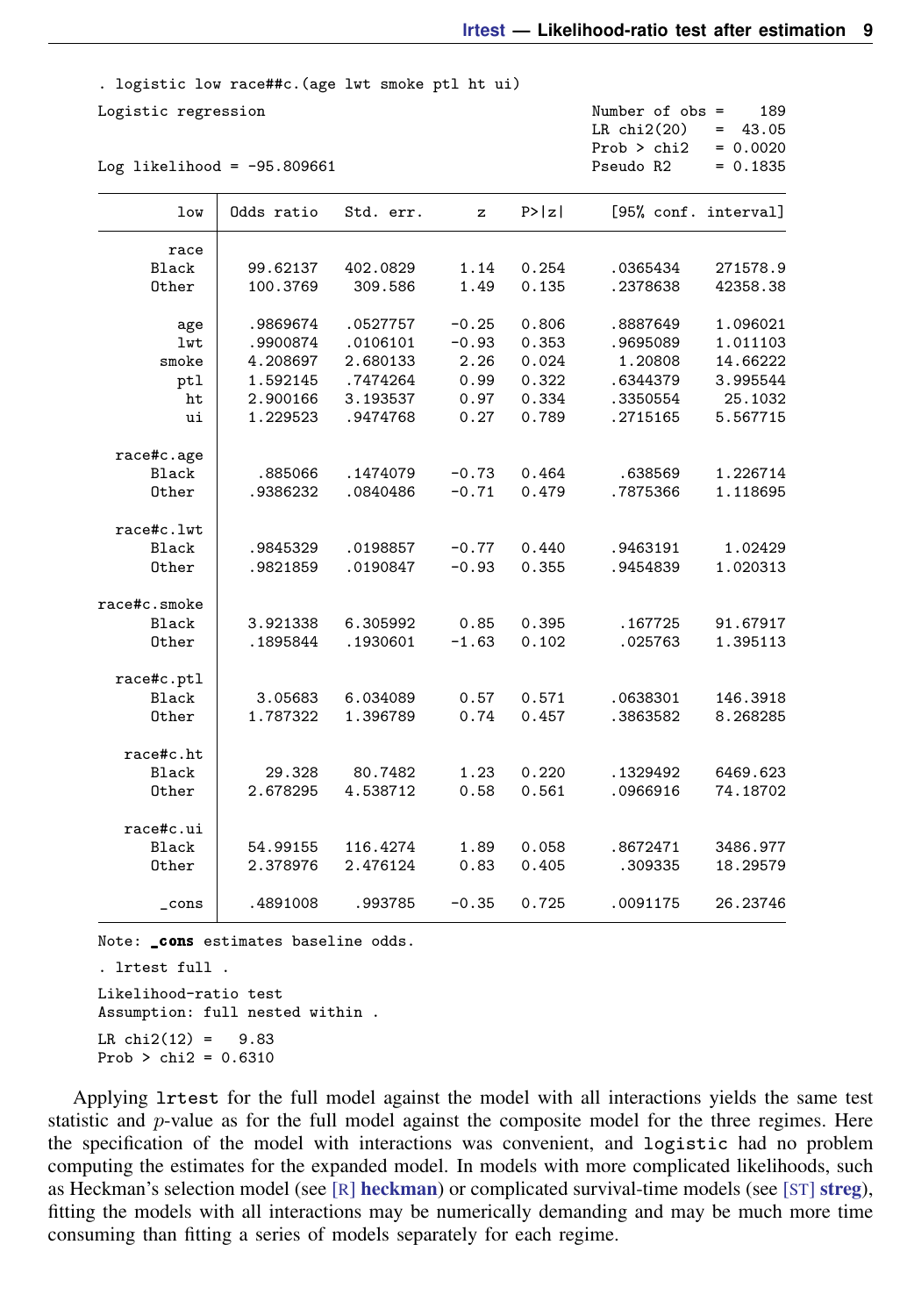Given the model with all interactions, we could also test the hypothesis of no differences among the regions (races) by a Wald version of the Chow [test](https://www.stata.com/manuals/rtest.pdf#rtest) by using the test parm command; see  $[R]$  test.

. testparm race#c.(age lwt smoke ptl ht ui) ( 1)  $[low]2.\text{race} \#c.\text{age} = 0$ <br>( 2)  $[low]3.\text{race} \#c.\text{age} = 0$ ( 2)  $[low]3.\text{race} \#c.\text{age} = 0$ <br>( 3)  $[low]2.\text{race} \#c.\text{lwt} = 0$  $[low]2.\text{race}\#c.\text{lwt} = 0$  $(4)$  [low]3.race#c.lwt = 0 ( 5) [low]2.race#c.smoke = 0  $(6)$  [low]3.race#c.smoke = 0  $(7)$  [low] 2.race#c.ptl = 0  $(8)$  [low]3.race#c.ptl = 0  $(9)$   $[low]$ 2.race#c.ht = 0  $(10)$   $\lceil \text{low} \rceil 3.\text{race} \# \text{c}.\text{ht} = 0$  $(11)$   $[low]$ 2.race#c.ui = 0  $(12)$   $[low]3.read$ + $i.e.,$  $i = 0$ chi2(  $12$ ) = 8.24<br>
cob > chi2 = 0.7663 Prob  $>$  chi2 =

We conclude that, here, the Wald version of the Chow test is similar to the likelihood-ratio version of the Chow test.

◁

## <span id="page-9-0"></span>**Stored results**

lrtest stores the following in  $r()$ :

**Scalars** 

| r(p)       | <i>p</i> -value for likelihood-ratio test |
|------------|-------------------------------------------|
| r(df)      | degrees of freedom                        |
| $r$ (chi2) | LR test statistic                         |

Programmers wishing their estimation commands to be compatible with lrtest should note that lrtest requires that the following results be returned:

| $e$ (cmd) | name of estimation command                   |
|-----------|----------------------------------------------|
| e(11)     | log likelihood                               |
| e(V)      | variance–covariance matrix of the estimators |
| e(N)      | number of observations                       |

<span id="page-9-1"></span>lrtest also verifies that  $e(N)$ ,  $e(11_0)$ , and  $e(depvar)$  are consistent between two noncomposite models.

## **Methods and formulas**

Let  $L_0$  and  $L_1$  be the log-likelihood values associated with the full and constrained models, respectively. The test statistic of the likelihood-ratio test is LR =  $-2(L_1 - L_0)$ . If the constrained model is true, LR is approximately  $\chi^2$  distributed with  $d_0 - d_1$  degrees of freedom, where  $d_0$  and  $d_1$  are the model degrees of freedom associated with the full and constrained models, respectively [\(Greene](#page-10-4) [2018](#page-10-4), 554 – 555).

lrtest determines the degrees of freedom of a model as the rank of  $e(V)$ , computed as the number of nonzero diagonal elements of  $invsym(e(V))$ .